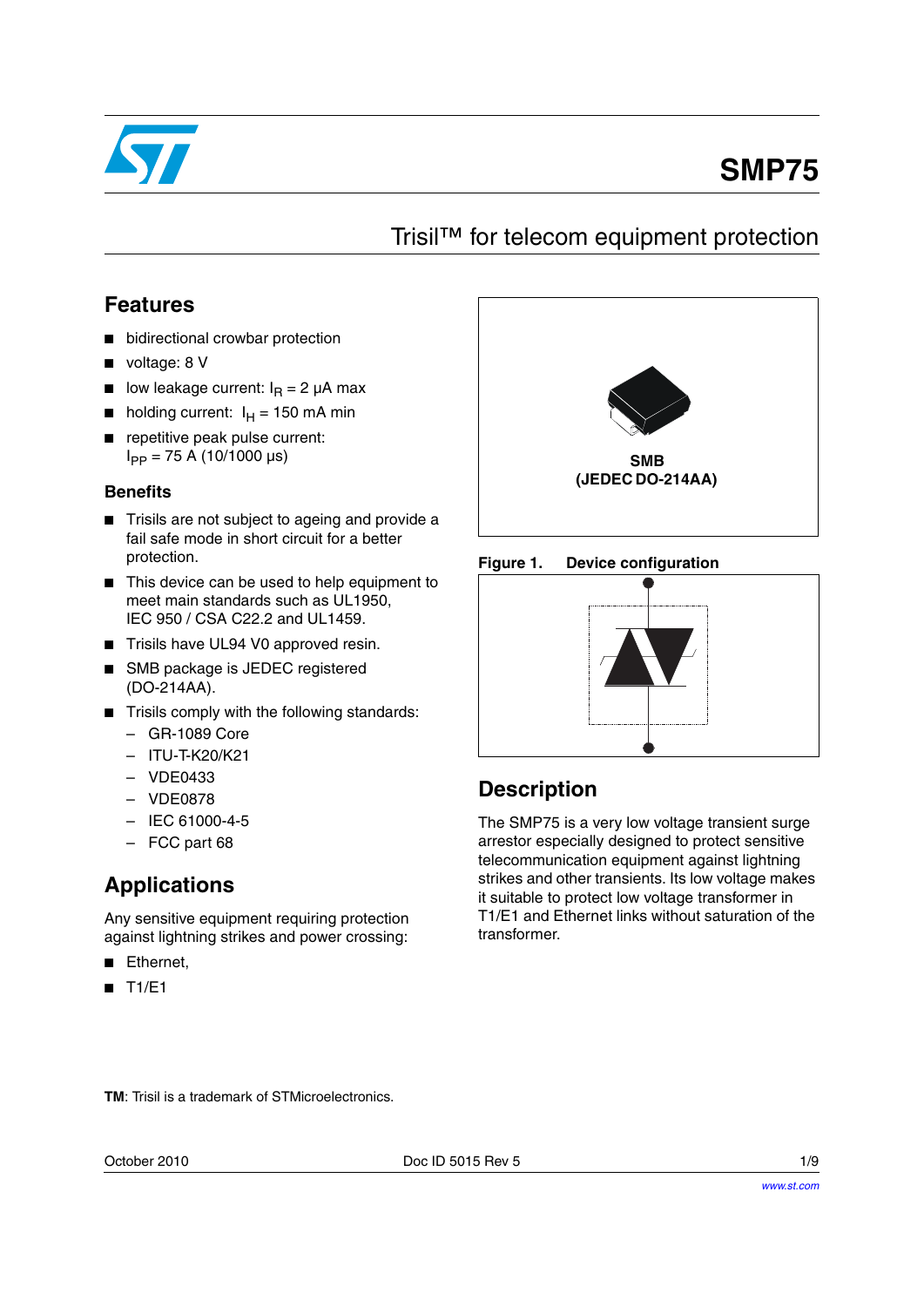# **1 Characteristics**

| <b>Standard</b>                        | Peak surge<br>voltage<br>(V) | Waveform<br>voltage           | <b>Required peak</b><br>current (A)        | <b>Current</b><br>waveform      | <b>Minimum serial</b><br>resistor to<br>meet standard<br>$(\Omega)$ |
|----------------------------------------|------------------------------|-------------------------------|--------------------------------------------|---------------------------------|---------------------------------------------------------------------|
| <b>GR-1089 Core</b>                    | 2500                         | $2/10$ µs                     | 500                                        | $2/10$ µs                       | 5                                                                   |
| First level                            | 1000                         | 10/1000 µs                    | 100                                        | 10/1000 µs                      | 3.3                                                                 |
| <b>GR-1089 Core</b><br>Second level    | 5000                         | $2/10$ µs                     | 500                                        | $2/10$ µs                       | 10                                                                  |
| <b>GR-1089 Core</b><br>Intra-building  | 1500                         | $2/10$ µs                     | 100                                        | $2/10$ µs                       | 0                                                                   |
| ITU-T-K20/K21                          | 6000<br>1500                 | 10/700 µs                     | 150<br>37.5                                | $5/310$ µs                      | 10<br>0                                                             |
| ITU-T-K20<br>(IEC61000-4-2)            | 8000<br>15000                | $1/60$ ns                     | ESD contact discharge<br>ESD air discharge |                                 | $\Omega$<br>0                                                       |
| <b>VDE0433</b>                         | 4000<br>2000                 | 10/700 µs                     | 100<br>50                                  | $5/310$ µs                      | $\Omega$<br>0                                                       |
| <b>VDE0878</b>                         | 4000<br>2000                 | 1.2/50 $\mu$ s                | 100<br>50                                  | $1/20$ $\mu$ s                  | $\Omega$<br>0                                                       |
| IEC61000-4-5                           | 4000<br>4000                 | 10/700 µs<br>$1.2/50 \,\mu s$ | 100<br>100                                 | $5/310$ µs<br>$8/20$ µs         | $\Omega$<br>$\Omega$                                                |
| FCC Part 68, lightning<br>surge type A | 1500<br>800                  | $10/160$ µs<br>$10/560$ µs    | 200<br>100                                 | $10/160 \,\mu s$<br>$10/560$ µs | 2.5<br>0                                                            |
| FCC Part 68, lightning<br>surge type B | 1000                         | $9/720$ µs                    | 25                                         | $5/320$ µs                      | $\Omega$                                                            |

**Table 1. In compliance with the following standards**

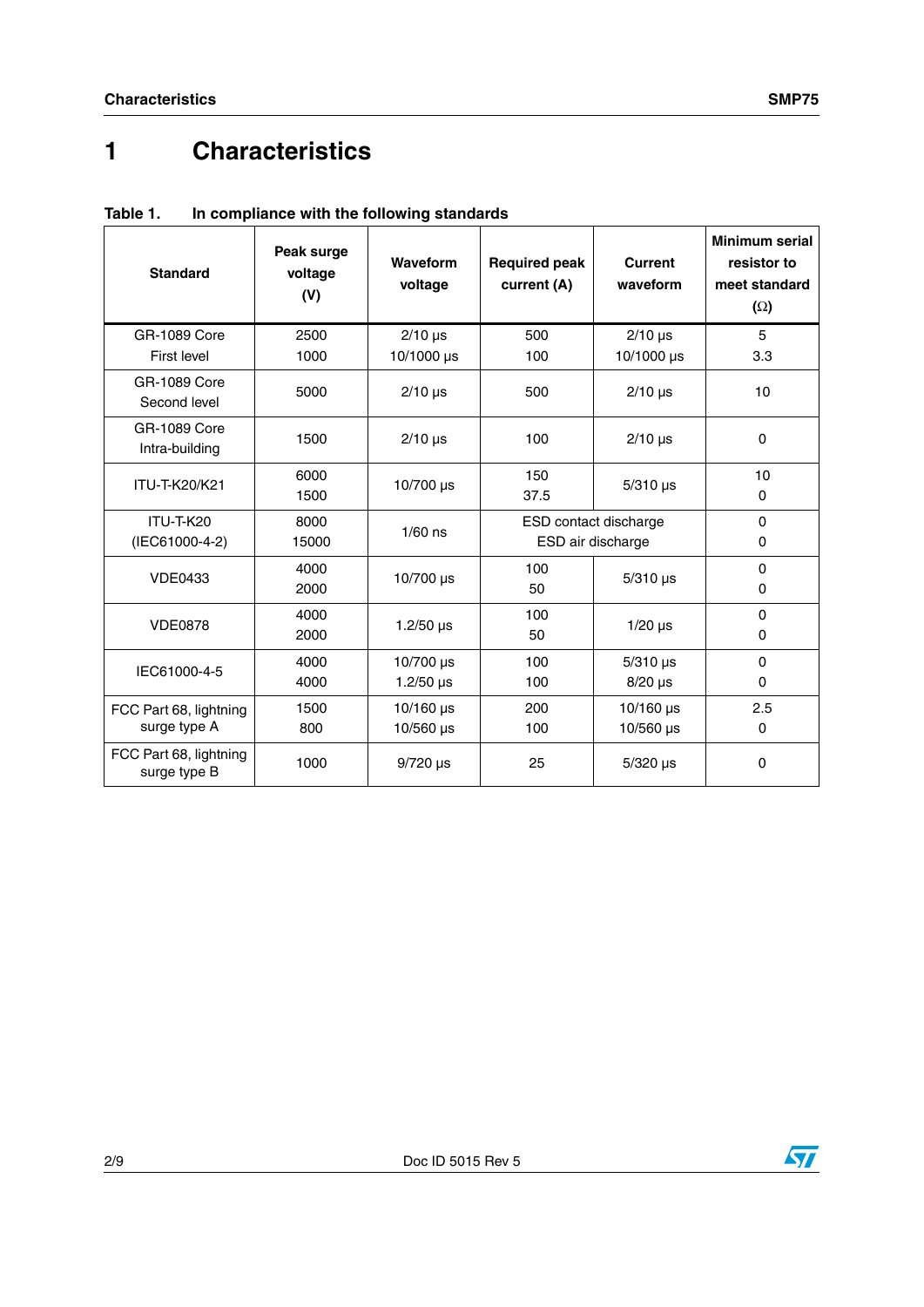| Symbol           | <b>Parameter</b>                                               | <b>Value</b>                                                                                          | Unit                                         |        |
|------------------|----------------------------------------------------------------|-------------------------------------------------------------------------------------------------------|----------------------------------------------|--------|
| $I_{PP}$         | Repetitive peak pulse current                                  | 10/1000 $\mu$ s<br>$8/20$ µs<br>10/560 $\mu$ s<br>$5/310$ µs<br>$10/160$ us<br>$1/20$ µs<br>$2/10$ µs | 75<br>250<br>100<br>120<br>150<br>250<br>250 | A      |
| $I_{FS}$         | Fail-safe mode : maximum current (1)                           | $8/20$ µs                                                                                             | 5                                            | kA     |
| $I_{\text{TSM}}$ | Non repetitive surge peak on-state current (sinusoidal)        | $t = 0.2 s$<br>$t = 1$ s<br>$t = 2s$<br>$t = 15$ mn                                                   | 14<br>8<br>6.5<br>$\overline{2}$             | A      |
| $ ^{2}t $        | $t = 16.6$ ms<br><sup>2</sup> t value for using<br>$t = 20$ ms |                                                                                                       | 12 <sup>2</sup><br>12.2                      | $A^2S$ |
| $T_{\text{stg}}$ | Storage temperature range                                      | $-55$ to $+150$                                                                                       | $^{\circ}C$                                  |        |
| Tj               | Maximum junction temperature                                   | 150                                                                                                   | $^{\circ}C$                                  |        |
| $T_{L}$          | Maximum lead temperature for soldering during 10 s.            | 260                                                                                                   | $^{\circ}C$                                  |        |

### **Table 2. Absolute ratings (Tamb = 25 °C)**

1. *In fail safe mode, the device acts as a short circuit.*

#### **Table 3. Thermal resistances**

| Symbol        | <b>Parameter</b>                                 | Value | Unit               |
|---------------|--------------------------------------------------|-------|--------------------|
| $R_{th(i-a)}$ | Junction to ambient (with recommended footprint) | 100   | $\rm ^{\circ}$ C/W |
| $R_{th(j-l)}$ | Junction to leads                                | 20    | $\degree$ C/W      |

### **Table 4. Electrical characteristics - definitions (Tamb = 25 °C)**

| Symbol            | <b>Parameter</b>           |                                         |
|-------------------|----------------------------|-----------------------------------------|
| V <sub>RM</sub>   | Stand-off voltage          |                                         |
| $V_{\sf BR}$      | Breakdown voltage          | $I_{\rm pp}$                            |
| $V_{BO}$          | Breakover voltage          |                                         |
| $I_{\mathsf{RM}}$ | Leakage current            | $I_{BO}$                                |
| I <sub>PP</sub>   | Peak pulse current         | ц.<br>l <sub>RM</sub>                   |
| $I_{BO}$          | Breakover current          | $V_{\text{\tiny RM}}$<br>$V_{BB}V_{BD}$ |
| Iн                | Holding current            |                                         |
| $V_R$             | Continuous reverse voltage |                                         |
| l <sub>R</sub>    | Leakage current at $V_R$   |                                         |
| С                 | Capacitance                |                                         |

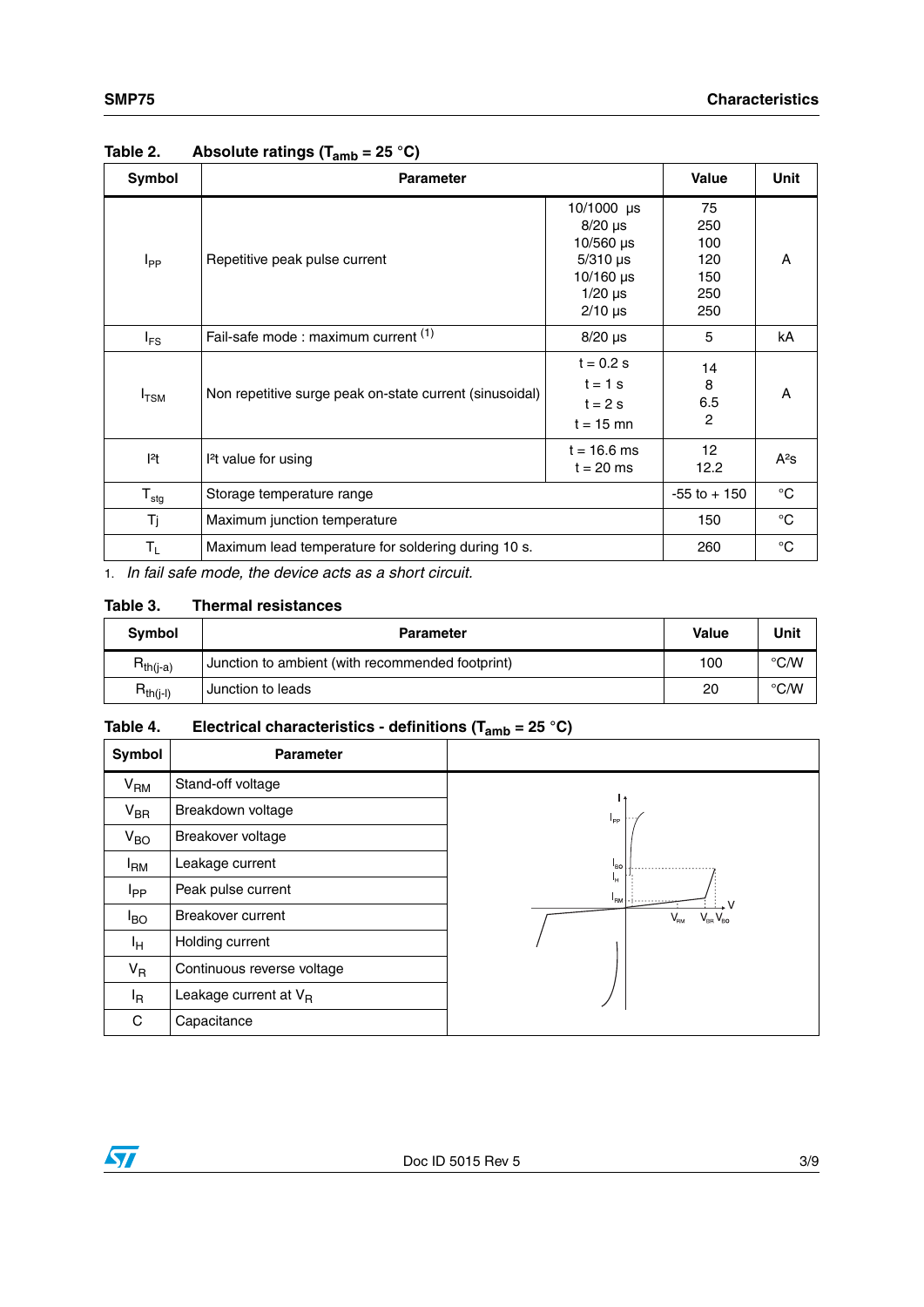|                | $I_{RM}$ @ $V_{RM}$ |   | $I_R^{(1)}$ @ $V_R$ |   | <b>Dynamic</b><br>V <sub>BO</sub> | <b>Static</b><br>$V_{BO}$ @ $I_{BO}$ |      | Чн   | $C^{(2)}$ |
|----------------|---------------------|---|---------------------|---|-----------------------------------|--------------------------------------|------|------|-----------|
| Order code     | max.                |   | max.                |   | max.                              | max.                                 | max. | typ. | max.      |
|                | μA                  | v | μA                  | v | v                                 | v                                    | mA   | mA   | рF        |
| <b>SMP75-8</b> | 2                   | 6 | 5                   | 8 | 20                                | 15                                   | 800  | 50   | 60        |

**Table 5. Electrical characteristics - values (Tamb = 25 °C)**

1.  $I_R$  measured at  $V_R$  guaranteed  $V_{BR}$  min  $\geq V_R$ 

2.  $V_R = 2 V \text{ bias}, V_{RMS} = 1 V, F = 1 MHz$ 

#### **Figure 2.** Pulse waveform **Figure 3.** Non repetitive surge peak on-state **current versus overload duration**



#### **Figure 4. On-state voltage versus on-state current (typical values)**

#### **Figure 5. Relative variation of holding current versus junction temperature**



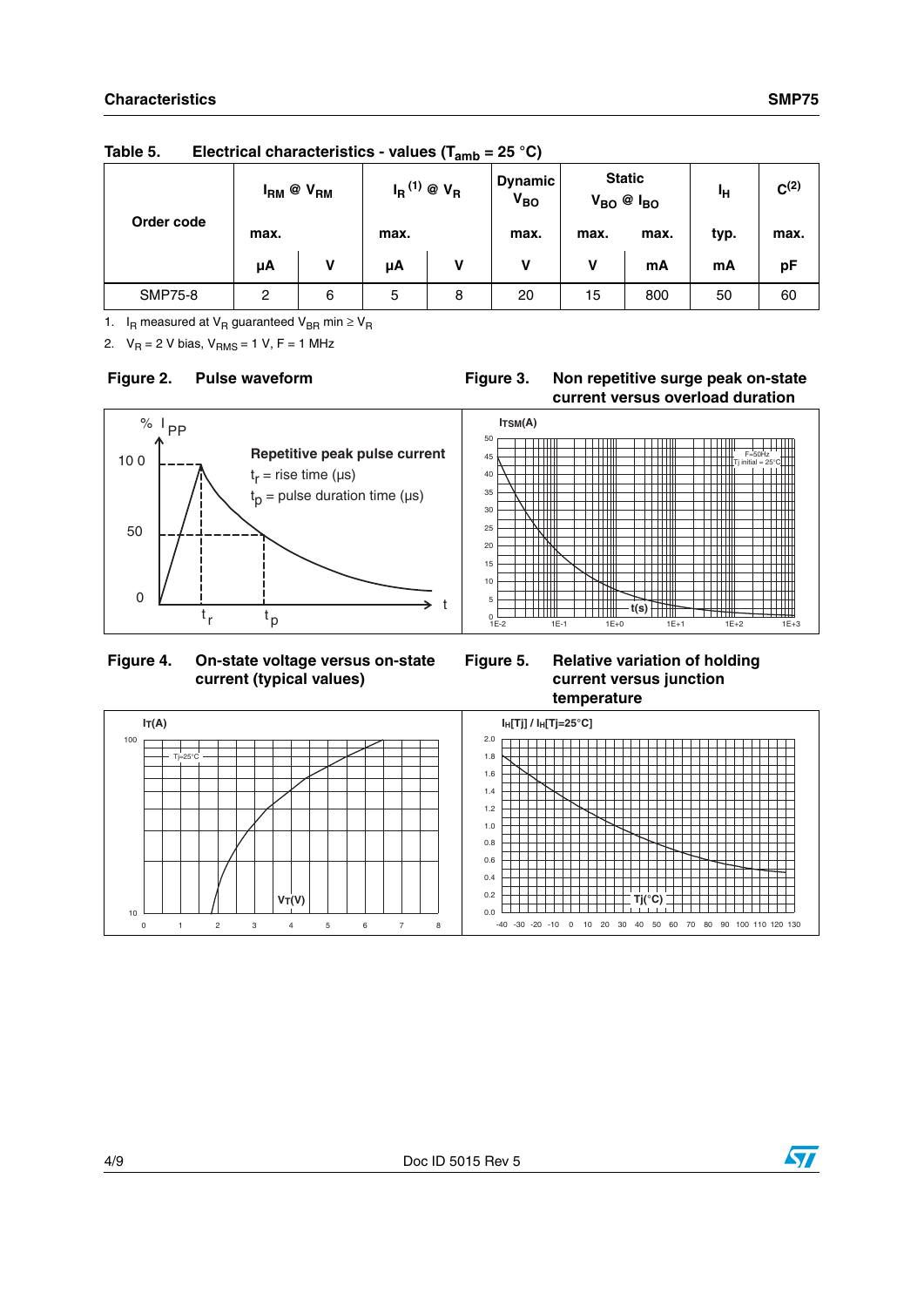#### **Figure 6. Relative variation of breakover voltage versus junction temperature**





#### **Figure 8. Variation of thermal impedance junction to ambient versus pulse duration**

**Figure 9. Relative variation of junction capacitance versus reverse voltage applied (typical values)**



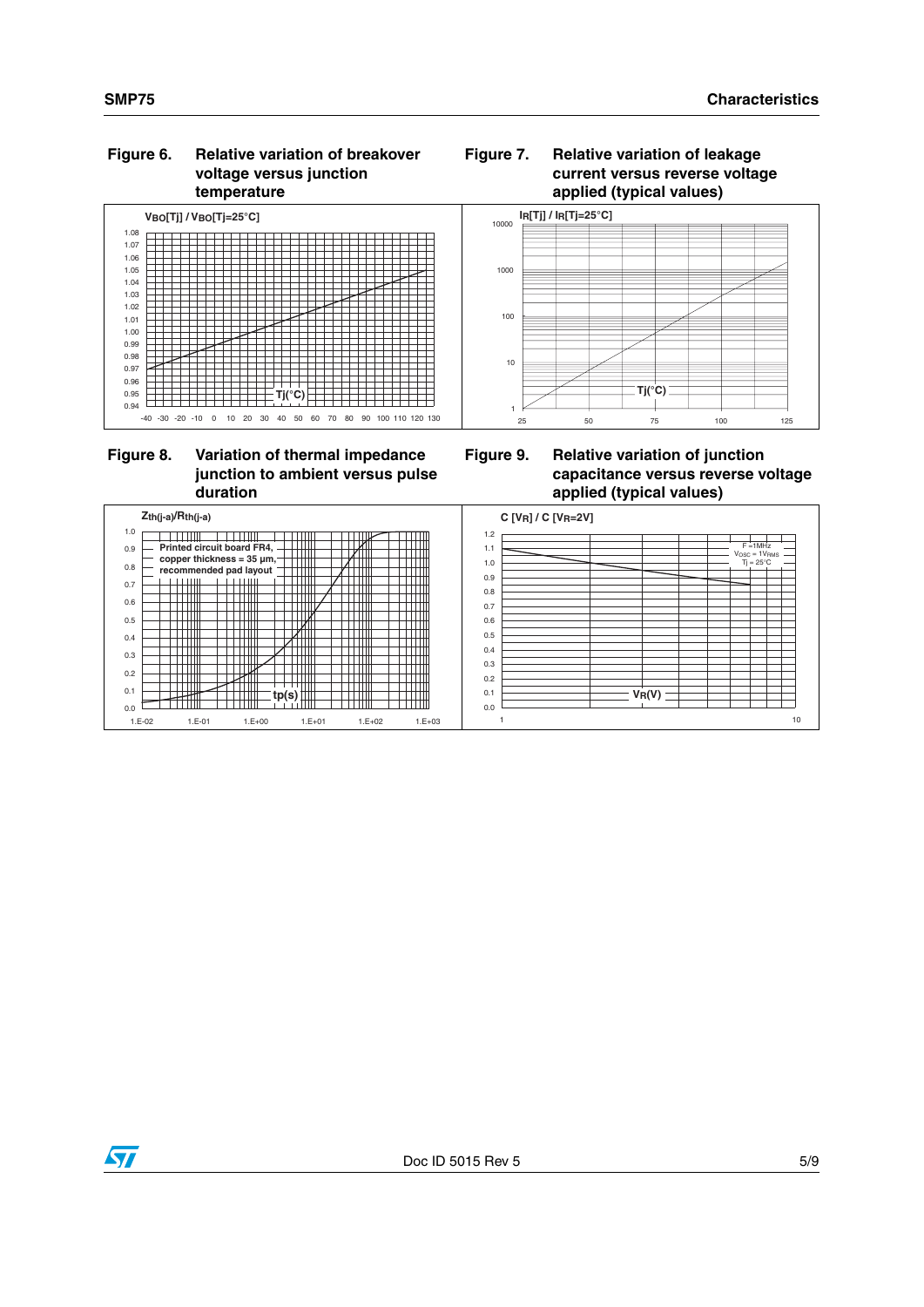# **2 Ordering information scheme**





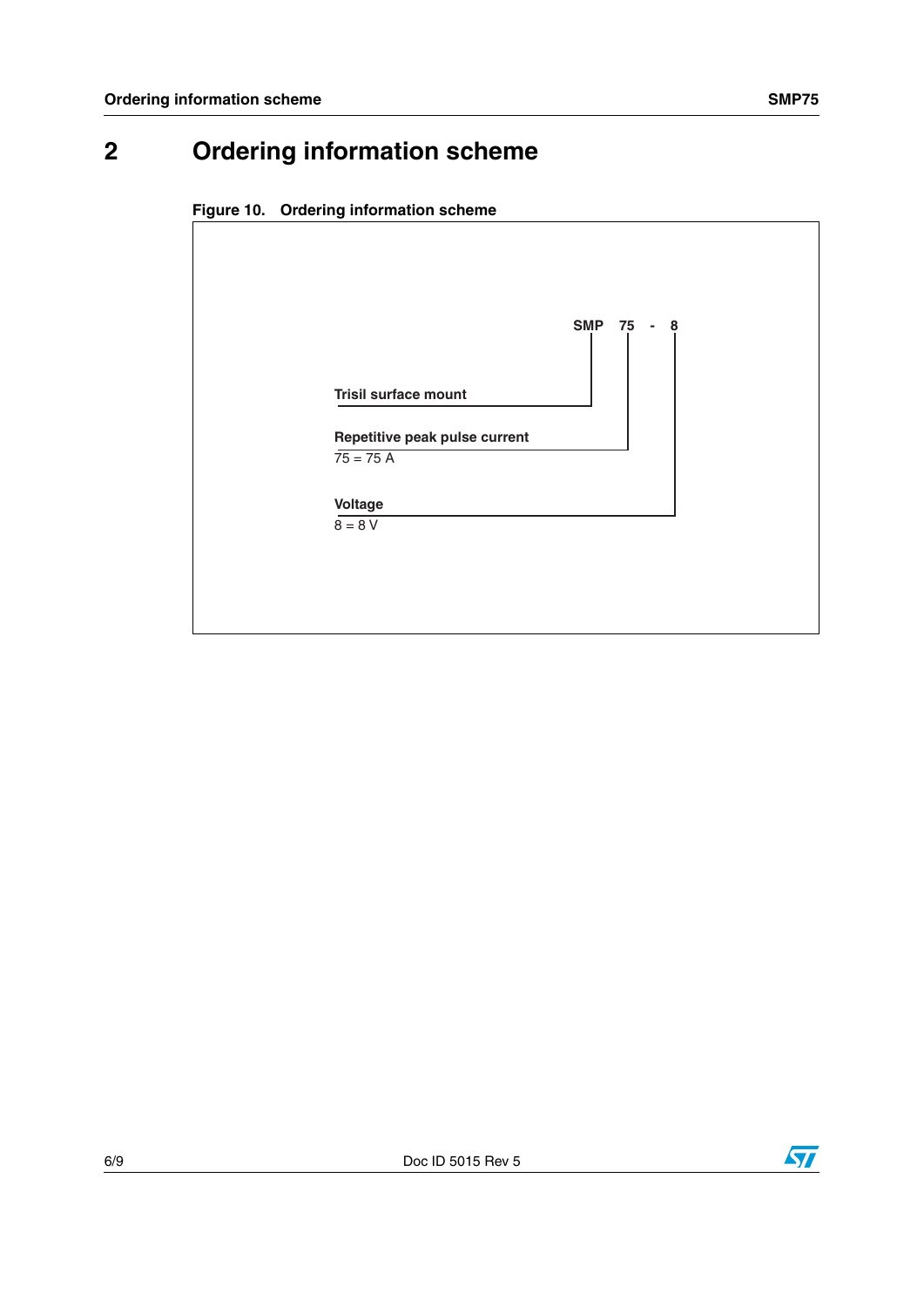### **3 Package information**

- Epoxy meets UL94, V0
- Lead-free package

In order to meet environmental requirements, ST offers these devices in different grades of ECOPACK® packages, depending on their level of environmental compliance. ECOPACK® specifications, grade definitions and product status are available at: **www.st.com**. ECOPACK® is an ST trademark.

Table 6. **SMB Dimensions** 



<span id="page-6-0"></span>**Figure 11. Footprint (dimensions in mm)**

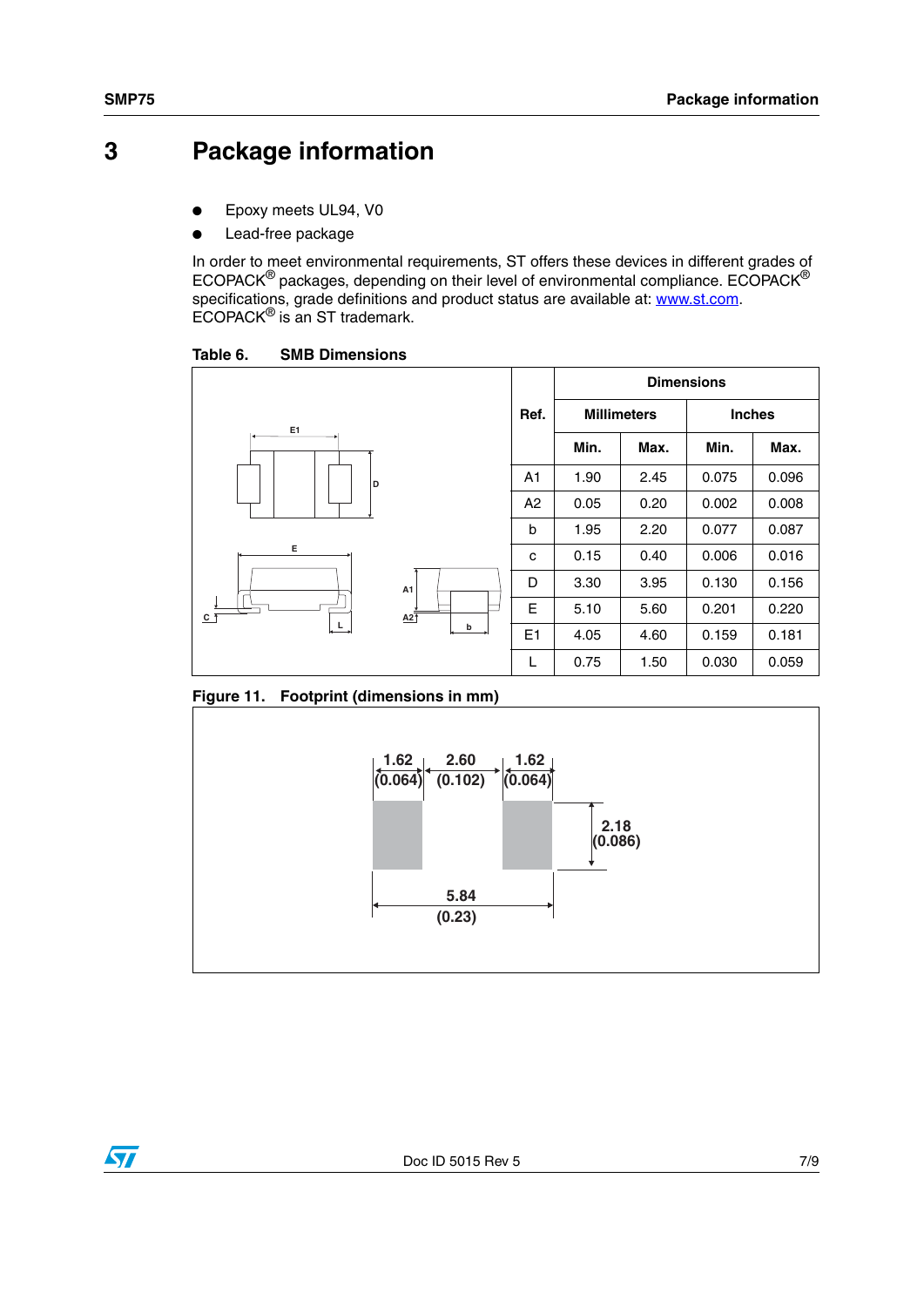# **4 Ordering information**

#### Table 7. **Ordering information**

| Order code     | Marking | Package | Weight | Base gty | <b>Delivery mode</b> |
|----------------|---------|---------|--------|----------|----------------------|
| <b>SMP75-8</b> | L08     | SMB     | 0.11 a | 2500     | Tape and reel        |

## **5 Revision history**

Table 8. **Document revision history** 

| <b>Date</b>  | <b>Revision</b> | <b>Changes</b>                                                                                                    |
|--------------|-----------------|-------------------------------------------------------------------------------------------------------------------|
| 19-July-2005 | 3               | Previous issue                                                                                                    |
| 02-Jan-2006  | 4               | Added ECOPACK statement and changed page layout.<br>Minor updates to technical values in Tables 1, 2, and 4.      |
| 19-Oct-2010  | 5               | Updated ECOPACK statement. Updated trademark<br>statement. Updated Figure 11. Removed Section 2 Test<br>circuits. |